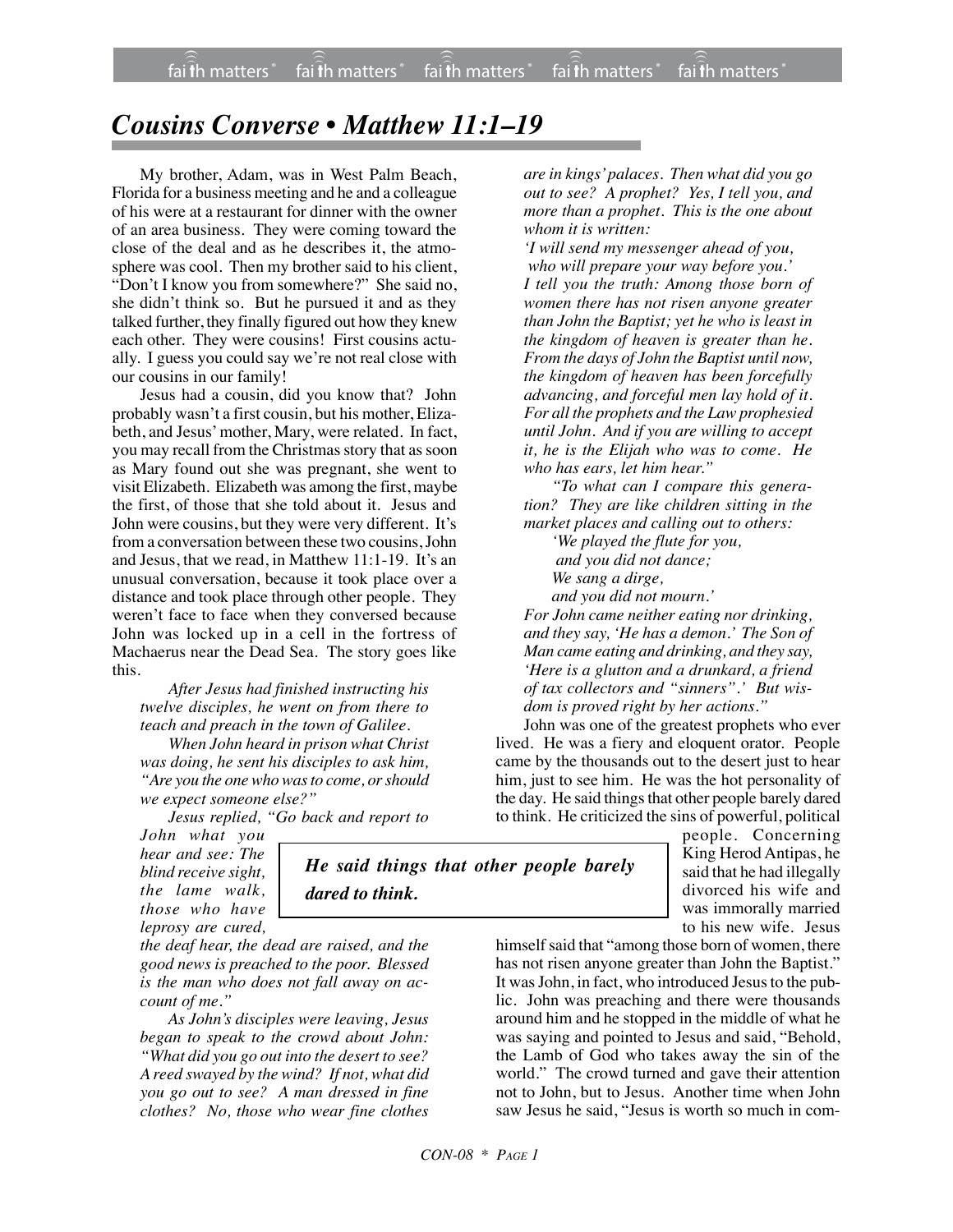parison to me, that I'm not even worthy to get down to untie his sandals." And it was John who baptized Jesus in the Jordan River. It was after that baptism of Jesus that God's voice spoke from heaven saying, "This is my son whom I love, with him I am well pleased."

John was a powerful, famous, convinced and convicting man. So doesn't it seem strange for John to ask Jesus, "Are you the one who was to come, or should we expect someone else?" John was having his doubts. John, the one to whom everyone looked for a word from God, this man of concrete convictions, he was now unsure. You see, not even prophets are doubt-proof.

We sometimes think that other people don't have the doubts that we have. We assume that because someone is a prophet or a pastor or a parent or a professor, that they don't wonder about the things we wonder about; that they don't doubt the existence of God. We assume that they don't doubt the truthfulness of the Bible or whether Jesus is who he claimed to be. We assume that they never have questions. Particularly those in positions of authority, we assume that they never wonder if maybe they are completely wrong in what they believe.

We tend to assume that all doubt is sin and that doubts, especially about religious things, ought never be spoken. But that's not so. Here, even John the Baptist, the prophet of God — this righteous man, the cousin of the Christ, he wondered. He wondered if somehow he had made a mistake or perhaps he had misdirected his faith.

Doubts are often triggered by troubles and John's troubles were many. When he made those inflammatory criticisms about King Herod Antipas, the king sent his soldiers to arrest John and throw him into prison. As he was incarcerated he began to wonder if his life was at risk because he had been threatened often. What he did not know was that his life was very much at risk. It wouldn't be too very long until one night there was a wild party thrown and the daughter of the king's new wife, Herodias, danced. Her dance so pleased Herod that to reward her he promised to give her anything she wanted. She consulted with her mother and came back to the king and said, "As my reward and pay for my dancing, I would like the head of John the Baptist on a silver platter." So his worries were not without warrant.

John was really a man of the outdoors. He lived out in the desert. He wore rough, simple clothes, he ate wild food. He was a man who wasn't used to being closed in, and now he was imprisoned in a dungeon. My guess is he must have been like a wild animal put in a cage. One moment he felt like screaming and pounding on the walls and the next moment he would sink to the floor, exhausted by the confinement and overwhelmed with rage and depression.

Perhaps you've been there. I don't mean in a literal cell with bars at the window. But maybe you've been in a cage of circumstances, with pressures piling up, until you knew that you couldn't possibly get everything done that had to be done. You could not ever meet the expectations that other people put on you. Your life was out of your control. Other people were ordering you around, or hurting you. You screamed that they had no right to do that. You wanted to rip the bars off your cage, but you didn't have the strength to do it. One minute you wanted to kick and climb the walls and the next minute you were so depressed and discouraged that you wanted to give up. Above all you began to doubt. You wondered if there really was a God. Had you been a fool to decide to give your life to follow Jesus Christ? You wanted to ask him just what John asked him, "Jesus, are you the one, or should I be looking for someone else?"

Doubt is often triggered by the troubles that we face. Some people snap out of the doubt very quickly. They might hardly even remember having it. It lasts only a fleeting moment then their faith comes on so strong that it chases all their doubts away.

But often it is not like that. For some of us, doubts are made worse by disappointments. We all have our expectations about the way things should be. We go into marriage with expectations of exactly what marriage should be like. We enter parenthood with a whole list of expectations of the way our children will behave, what they will look like and how they will turn out. We have expectations for jobs, relationships, investments, houses and cars. We have fantasies about the way everything should be. But seldom do such fantasies all come true and then we are crushed by the disappointment. Indeed, disappointments can be very great.

John had both expectations and disappointments. Like most Hebrews in those days, John would have expected that when the Messiah came he would be a political leader. They were fed up with the Romans. Their expectation was that when the Messiah came he would rally the Hebrew people into an army, like the Old Testament armies, that against formidable odds they would be victorious by the hands of God, and the Messiah would ascend the throne of David and great peace and prosperity once again would return to Israel. He would have been disappointed when this didn't happen.

There are many people today who have similar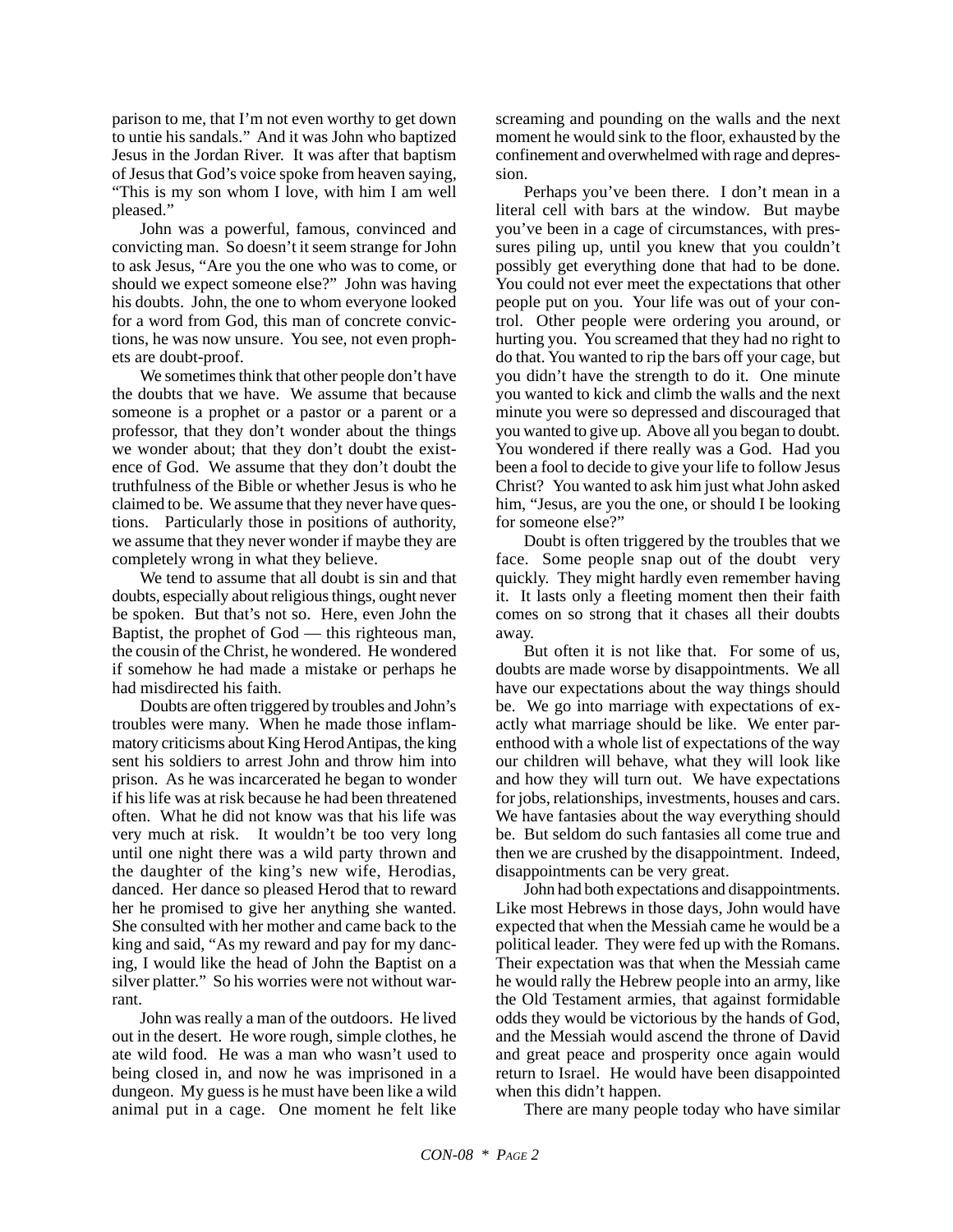expectations of Jesus. I think especially in an election year Americans think that Jesus should be in the business of straightening out the country. They think that he should get the right officials elected and the right laws enacted, and that the problems we face in America should be resolved by some supernatural intervention of the Almighty.

John was a man who had great expectations concerning the Messiah. John was also a man who saw sin and who preached judgment and repentance. If we were describing him in a current biography, we would say that John was a hellfire and brimstone type of preacher. He expected Jesus to be much the same. I think that perhaps he was disappointed when Jesus talked so much about love and forgiveness and so little about punishment and repentance.

I was at a conference in Atlanta, and a pastor from a country church in a nearby state came up to me one day and said, "You know, there are a number of old-timers in our country church who come and

tell me what preaching is supposed to be like. They say that a good sermon is one

*Doubts are our struggles with reality and truth, but doubts do not change reality.*

where the preacher gets red faced, works up a sweat, shouts a lot, and steps on toes." I think that church like that would extend a unanimous call to John the Baptist because that is precisely the kind of preacher he was. He went out in the desert, his face turned red and the sweat dripped and his voice could be heard for miles around. He stepped on toes, even the king's toes. But he was disappointed that Jesus did not do it the same way. More than anything, I imagine that John wanted and needed a miracle.

The word came back to him that Jesus was giving sight to the blind, making the lame to walk, curing leprosy, and raising the dead. So why didn't Jesus get him out of jail? He must have thought to himself, "Wait a minute, Jesus is my cousin. I am a prophet of God — a righteous man. I have given my whole life, and I am here unjustly. I am here because I have spoken what God told me to say and you would think Jesus could spare a miracle. If he can feed the thousands, if he can strike wonder in the hearts of all these people, if he can do those things which none other has ever done before, why can't he just get me out of jail? That's not that big a miracle, as miracles go."

Many of us know John's thoughts because we've been there. We, too, have thought, if we have not said, "This Jesus who does such spectacular things, this Jesus who has God's power and performs miracles, why doesn't he throw one my way? My mom is sick, my dad is dying, my daughter is living in sin, my son needs a job, my marriage is a mess. . . . I sort of expected that when I became a Christian that I'd get a little bit of favored miracle-working. My back is really up against a wall. Has Jesus run out or is he so short of miracles that he cannot spare one for me?"

John had his expectations, a lot of them, and his disappointments because his expectations were not fulfilled. And so he had his doubts. Now understand something — his doubts did not change reality. Doubts never change reality. Jesus was no less the Messiah, no less the Son of God, his miracles were no less real nor was he any less the Savior of the world. For doubts are constructs of the mind. They are that which we think. Doubts are our struggles with reality and truth, but doubts do not change reality.

The amazing thing about John was that this man who was the prophet, this man who was so unusual

> and so special, had the courage to speak his doubt. He addressed Jesus straight out where other people could hear. And Jesus answered. He answered him with words of encouragement.

Jesus' first answer listed the evidence. "Go back and report to John what you hear and see: The blind receive sight, the lame walk, those who have leprosy are cured, the deaf hear, the dead are raised, and the Good News is preached to the poor." All of these were powerful evidences that Jesus was the Messiah. They were fulfillments of Old Testament prophecies that described what the Messiah would be like and what he would do. Powerful, powerful evidence, but not proof. Because like all evidence, there can always be an explanation or a rationalization. Evidence is never quite complete, never quite proof. While God gave evidence, he did not give proof, because he always leaves room for faith. Faith in Jesus is invariably based upon fact, but faith in Jesus always requires trust beyond the facts.

Imagine with me a couple celebrating their 50th wedding anniversary. In a moment of privacy he asks her, "Are you glad you married me?" Before she has a chance to answer, he throws two more questions her way. He asks, "If you had it to do over again, would you still marry me? Are you convinced that I am the best man in the whole world for you?" Now, several answers run through her mind, but its seems like a poor time for a joke and so she says an enthusiastic, "Yes, I am convinced that of all the men in the world, you are the best man for me." She bases that on a half century of evidence. She has seen that he has been faithful to her when she re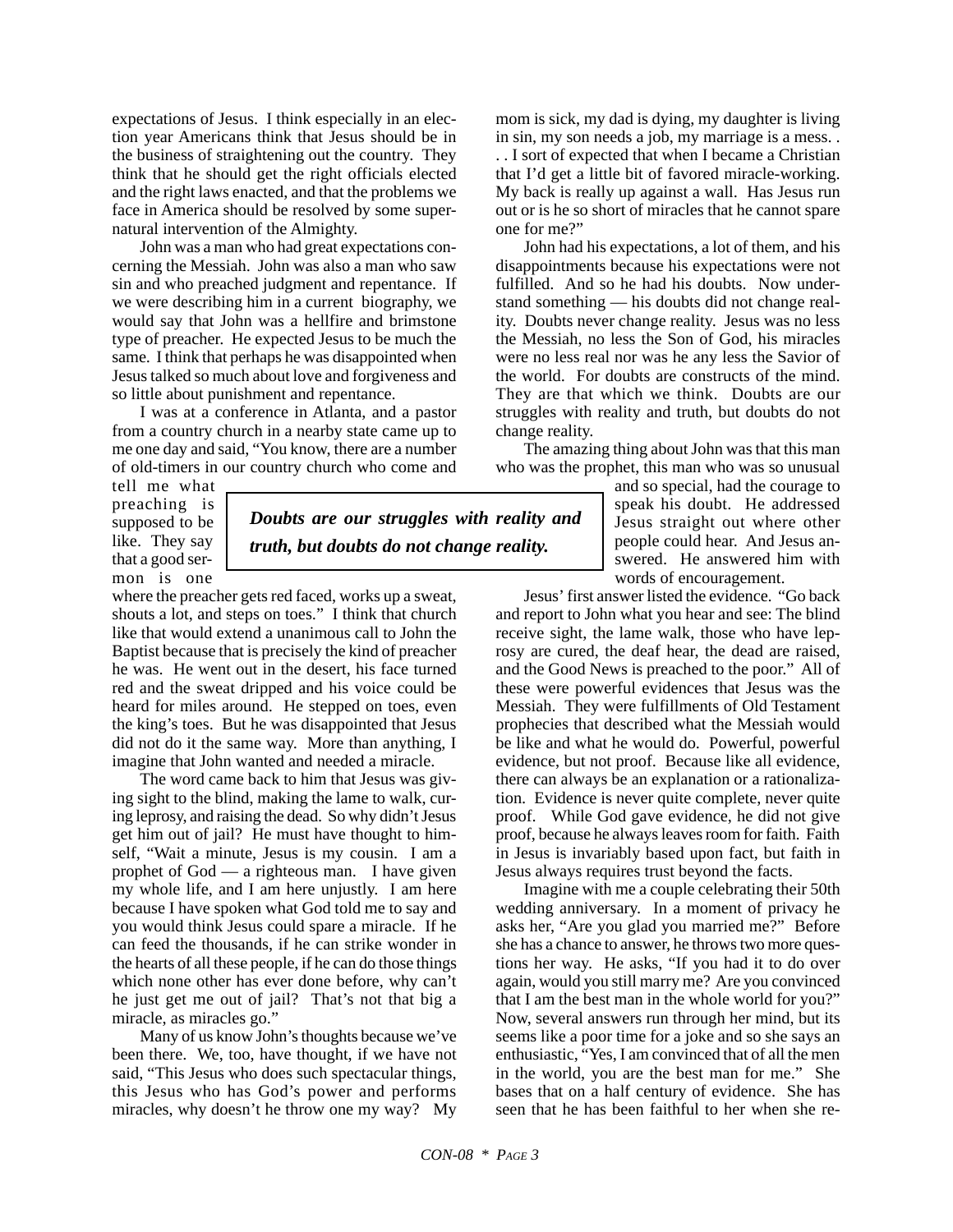members others whose husbands were not there. She has seen his courage to stand up against wrong when less courageous men would have crumbled and fallen. She has seen him speak the truth when it was a painful thing to do. She has seen his kindness, sometimes when it was kept secret from all others. She has seen that he is a very good man and that for 50 years, their marriage has been magnificent. She has the evidence, but not the proof. For to have the proof that he was the best man in the world for her, she'd have to date approximately two and one-half billion more men. She'd have to go out at least twice with every other man in the world and keep records, compare them and grade them and find out who has the highest score and then get back to him a few thousand years later and say, "Good news! You're number one, you came out 2/100ths of a grade point ahead of all the other guys." But you see, she doesn't need proof. His evidence and her faith are all that they needed.

God has given to us great evidence that Jesus is the Christ, the Messiah, the Son of God and the only Savior of humankind. The evidence is in the Bible,

in history and in the lives of hundreds of millions of people who have gone before us and who surround us now. Josh McDowell has well titled his best-selling

book, Evidence that Demands a Verdict. Evidence, not proof, because God always leaves space for faith. John had to make a personal choice just like we do.

Some people accept the evidence and believe in Jesus. They are happy and they are blessed, while others reject the evidence and Jesus. They say they can't believe. In fact, there are some people who look at the evidence that God offers concerning Jesus and they stumble and trip over the very evidence that was intended to cause them to believe. Jesus spoke concerning both groups of people when he said in Matthew 11:6, "Blessed is the man who does not fall away on account of me."

Jesus' encouragement to the doubting John included that evidence, but it went beyond the evidence to explanation. But I don't think it was a simple explanation because it deals with some complex issues. When people are down and doubting, they need words to lift them up. Jesus said, "John, you're the greatest!" He went on with wonderful descriptions of John as a true prophet of God, the one who was predicted in the Old Testament to be another Elijah, to pave the path and announce the coming of the Son of God as the Messiah. But Jesus also explained that they were at a great historical dividing place it was almost as if he drew a line in the sand and said, "On this side are all the Old Testament prophets and everything that has led up to now."

John the Baptist was the very best prophet of an era which had come to an end. And while John was the last of the old era, Jesus was the first of the new era. The Old Testament promised a Savior to come. It prepared for Jesus and the kingdom of heaven. The old was an era of law, but the new is an era of grace in which Jesus actually brought that kingdom to earth.

Jesus was announcing the arrival of the kingdom of heaven on earth. He brought the power and presence of God to earth and into human lives so that any who became Christians could experience God here and now. It wasn't a matter of waiting until some day. Every Christian would be given heaven's passport, not just as access to heaven some day, but as a passport that could be flashed anywhere on earth right now to say, "I belong to God and I am part of heaven already." A wonderful new era had come.

But it is explained in a strange way. Jesus said, "The kingdom of heaven has been forcefully advancing and forceful men lay hold of it." In other words,

*Evidence, not proof, because God always leaves space for faith.*

becoming a Christian and living like heaven here on earth comes

only to those who aggressively go after Jesus and heaven. It's only for the forceful ones.

In the early 80's, we had an interesting project here at Wooddale Church. We engaged a secular research firm to do a market research study on what people think and what their preferences are in our area. One of the things that we specified, because we wanted objectivity, was that the project leader had to be a non-Christian. That request was understood differently than we intended it, and they assigned a Muslim to the project! So it was, I guess, objective because of that. Anyway, all the telephone calls were made, all the data was gathered and the correlations were calculated. Questions such as, "What are the felt needs of your life?" and "How far would you be willing to drive to a church where those needs would be met?" were asked.

We discovered something that I think was very interesting. We discovered that there is a direct correlation between great needs and the willingness to drive great distances to a church that will meet those needs. So, for example, those who were ill with a serious disease or were having family problems, economic reverses, maybe unemployment or bankruptcy, and broken relationships, perhaps an addiction — people who had enormous problems — indicated willingness to drive as long as two and three